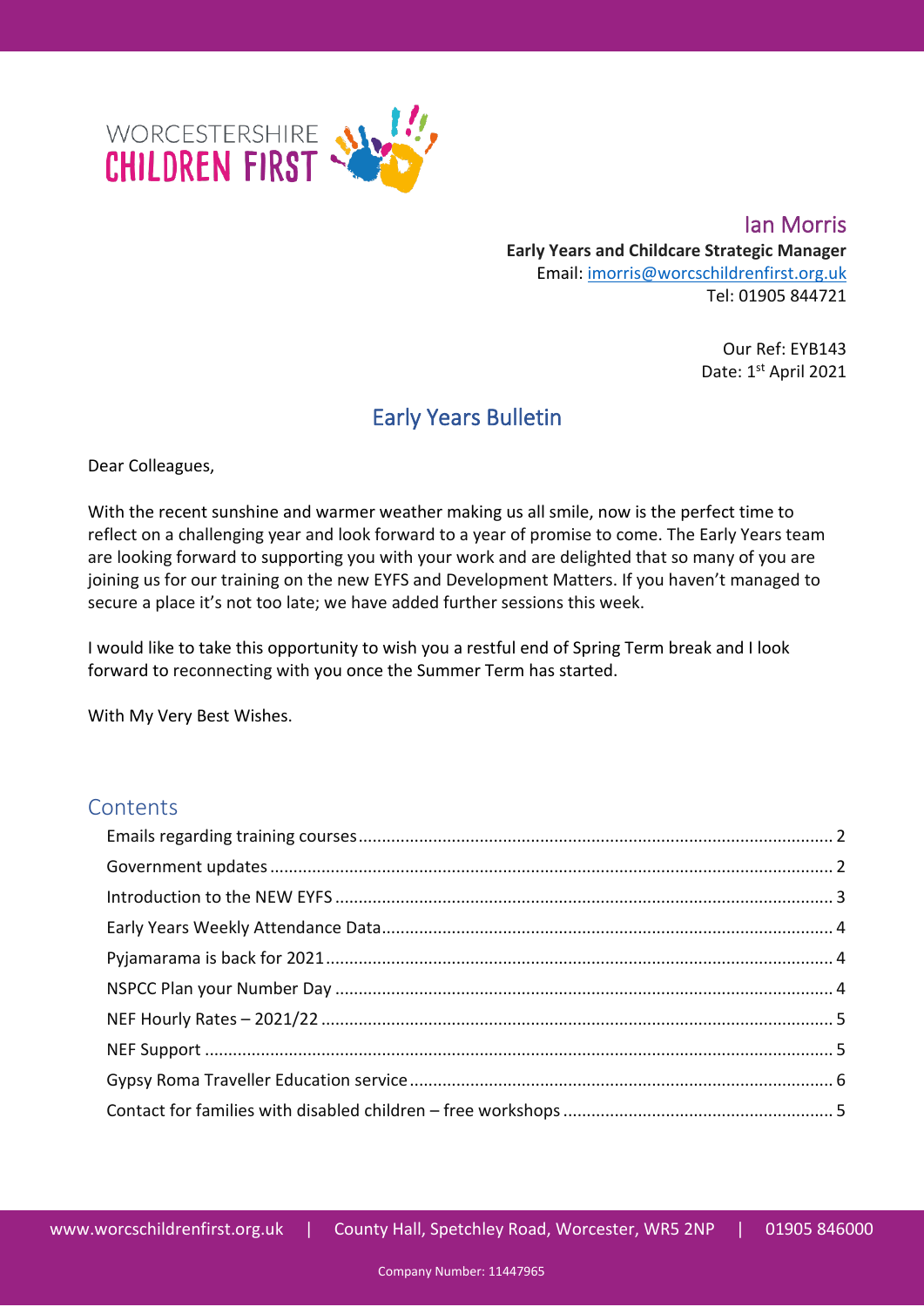### <span id="page-1-0"></span>Emails regarding training courses

The training team have become aware that over the last few weeks emails from CPD (confirmations / cancellation emails) and potentially emails from [workforcesupport@worcschildrenfirst.org.uk](mailto:workforcesupport@worcschildrenfirst.org.uk) are arriving into junk / spam folders or even "other" inboxes (depending upon how your inbox is set up). As such we would recommend that you add these particular emails to safe sender lists and also have them directed automatically to your main inbox.

As a reminder the team can re-send joining instructions, but we require at least 5 days' notice due to capacity issues within the team from April 2021 onwards due to Rachael's maternity leave.

An article regarding the training team's availability from April 2021 has been included in the Early Years bulletin – 5th March 2021, edition 139, a copy can be downloaded here (opens in new [window\)](https://www.worcestershire.gov.uk/downloads/file/13749/early_years_bulletin_139_-_5_march_2021) and will provide you with clarity on the teams availability whilst Rachael is away.

### <span id="page-1-1"></span>Government updates

#### Updated 26 March 2021

[Protective measures for holiday or after-school clubs and other out-of-school settings for children](https://eur02.safelinks.protection.outlook.com/?url=https%3A%2F%2Fwww.gov.uk%2Fgovernment%2Fpublications%2Fprotective-measures-for-holiday-or-after-school-clubs-and-other-out-of-school-settings-for-children-during-the-coronavirus-covid-19-outbreak%3Futm_medium%3Demail%26utm_campaign%3Dgovuk-notifications%26utm_source%3D6b86597a-1771-43ff-b50b-a51d5b8d451c%26utm_content%3Ddaily&data=04%7C01%7CROakley2%40worcschildrenfirst.org.uk%7Ceb823dcf5e554aa2f85b08d8f1018d23%7Cacf41887bd3745d39e6547cde48dc85a%7C0%7C0%7C637524336270296420%7CUnknown%7CTWFpbGZsb3d8eyJWIjoiMC4wLjAwMDAiLCJQIjoiV2luMzIiLCJBTiI6Ik1haWwiLCJXVCI6Mn0%3D%7C1000&sdata=uPSfkRvMN%2F4NXNB9N7AYoWXyEg47lCpHN2VriCz33bA%3D&reserved=0)  [during the coronavirus \(COVID-19\) outbreak \(opens in new window\)](https://eur02.safelinks.protection.outlook.com/?url=https%3A%2F%2Fwww.gov.uk%2Fgovernment%2Fpublications%2Fprotective-measures-for-holiday-or-after-school-clubs-and-other-out-of-school-settings-for-children-during-the-coronavirus-covid-19-outbreak%3Futm_medium%3Demail%26utm_campaign%3Dgovuk-notifications%26utm_source%3D6b86597a-1771-43ff-b50b-a51d5b8d451c%26utm_content%3Ddaily&data=04%7C01%7CROakley2%40worcschildrenfirst.org.uk%7Ceb823dcf5e554aa2f85b08d8f1018d23%7Cacf41887bd3745d39e6547cde48dc85a%7C0%7C0%7C637524336270296420%7CUnknown%7CTWFpbGZsb3d8eyJWIjoiMC4wLjAwMDAiLCJQIjoiV2luMzIiLCJBTiI6Ik1haWwiLCJXVCI6Mn0%3D%7C1000&sdata=uPSfkRvMN%2F4NXNB9N7AYoWXyEg47lCpHN2VriCz33bA%3D&reserved=0)

Changes made to the sections 'Considering group sizes', 'Promote and engage in asymptomatic testing', 'Educational visits and trips', and 'Staff who are clinically extremely vulnerable'.

[Guidance for parents and carers of children attending out-of-school settings during the coronavirus](https://eur02.safelinks.protection.outlook.com/?url=https%3A%2F%2Fwww.gov.uk%2Fgovernment%2Fpublications%2Fguidance-for-parents-and-carers-of-children-attending-out-of-school-settings-during-the-coronavirus-covid-19-outbreak%3Futm_medium%3Demail%26utm_campaign%3Dgovuk-notifications%26utm_source%3D9b23a478-a6fb-44fd-8f38-e53ad961e300%26utm_content%3Ddaily&data=04%7C01%7CROakley2%40worcschildrenfirst.org.uk%7Ceb823dcf5e554aa2f85b08d8f1018d23%7Cacf41887bd3745d39e6547cde48dc85a%7C0%7C0%7C637524336270296420%7CUnknown%7CTWFpbGZsb3d8eyJWIjoiMC4wLjAwMDAiLCJQIjoiV2luMzIiLCJBTiI6Ik1haWwiLCJXVCI6Mn0%3D%7C1000&sdata=Vm%2Bgdxyu%2Fqrz%2Fmmp8gQwDlnYNRQp5diduGwjav508jI%3D&reserved=0)  [\(COVID-19\) outbreak \(opens in new window\)](https://eur02.safelinks.protection.outlook.com/?url=https%3A%2F%2Fwww.gov.uk%2Fgovernment%2Fpublications%2Fguidance-for-parents-and-carers-of-children-attending-out-of-school-settings-during-the-coronavirus-covid-19-outbreak%3Futm_medium%3Demail%26utm_campaign%3Dgovuk-notifications%26utm_source%3D9b23a478-a6fb-44fd-8f38-e53ad961e300%26utm_content%3Ddaily&data=04%7C01%7CROakley2%40worcschildrenfirst.org.uk%7Ceb823dcf5e554aa2f85b08d8f1018d23%7Cacf41887bd3745d39e6547cde48dc85a%7C0%7C0%7C637524336270296420%7CUnknown%7CTWFpbGZsb3d8eyJWIjoiMC4wLjAwMDAiLCJQIjoiV2luMzIiLCJBTiI6Ik1haWwiLCJXVCI6Mn0%3D%7C1000&sdata=Vm%2Bgdxyu%2Fqrz%2Fmmp8gQwDlnYNRQp5diduGwjav508jI%3D&reserved=0)

Changes made to the sections 'Bubbles and group sizes' and 'Children with health concerns'.

[Households and bubbles of pupils, students and staff of schools, nurseries and colleges: get rapid](https://eur02.safelinks.protection.outlook.com/?url=https%3A%2F%2Fwww.gov.uk%2Fguidance%2Frapid-lateral-flow-testing-for-households-and-bubbles-of-school-pupils-and-staff%3Futm_medium%3Demail%26utm_campaign%3Dgovuk-notifications%26utm_source%3D0d3c4c1d-d49f-4d6c-af65-43bda6379878%26utm_content%3Ddaily&data=04%7C01%7CROakley2%40worcschildrenfirst.org.uk%7Ceb823dcf5e554aa2f85b08d8f1018d23%7Cacf41887bd3745d39e6547cde48dc85a%7C0%7C0%7C637524336270326403%7CUnknown%7CTWFpbGZsb3d8eyJWIjoiMC4wLjAwMDAiLCJQIjoiV2luMzIiLCJBTiI6Ik1haWwiLCJXVCI6Mn0%3D%7C1000&sdata=R8OGI1HM%2BxedIMsQYPa8bgd5Yp2JrKRN%2BVmgl7B4LIQ%3D&reserved=0)  [lateral flow tests \(opens in new window\)](https://eur02.safelinks.protection.outlook.com/?url=https%3A%2F%2Fwww.gov.uk%2Fguidance%2Frapid-lateral-flow-testing-for-households-and-bubbles-of-school-pupils-and-staff%3Futm_medium%3Demail%26utm_campaign%3Dgovuk-notifications%26utm_source%3D0d3c4c1d-d49f-4d6c-af65-43bda6379878%26utm_content%3Ddaily&data=04%7C01%7CROakley2%40worcschildrenfirst.org.uk%7Ceb823dcf5e554aa2f85b08d8f1018d23%7Cacf41887bd3745d39e6547cde48dc85a%7C0%7C0%7C637524336270326403%7CUnknown%7CTWFpbGZsb3d8eyJWIjoiMC4wLjAwMDAiLCJQIjoiV2luMzIiLCJBTiI6Ik1haWwiLCJXVCI6Mn0%3D%7C1000&sdata=R8OGI1HM%2BxedIMsQYPa8bgd5Yp2JrKRN%2BVmgl7B4LIQ%3D&reserved=0) Clarified related occupations who should get tested twice weekly

[Special schools and other specialist settings: coronavirus \(COVID-19\) \(opens in new window\)](https://eur02.safelinks.protection.outlook.com/?url=https%3A%2F%2Fwww.gov.uk%2Fgovernment%2Fpublications%2Fguidance-for-full-opening-special-schools-and-other-specialist-settings%3Futm_medium%3Demail%26utm_campaign%3Dgovuk-notifications%26utm_source%3De5de0b95-d4de-41fa-a343-99b224c82c83%26utm_content%3Ddaily&data=04%7C01%7CROakley2%40worcschildrenfirst.org.uk%7Ceb823dcf5e554aa2f85b08d8f1018d23%7Cacf41887bd3745d39e6547cde48dc85a%7C0%7C0%7C637524336270316409%7CUnknown%7CTWFpbGZsb3d8eyJWIjoiMC4wLjAwMDAiLCJQIjoiV2luMzIiLCJBTiI6Ik1haWwiLCJXVCI6Mn0%3D%7C1000&sdata=97DO8ST4uE1zrfkP9%2FeRB6EZpw20ohclfxUMkHvJNCw%3D&reserved=0) Guidance updated on advice for those who are clinically extremely vulnerable, LFD testing in post-16 settings, Test and Trace support payments.

#### Updated 29 March 2021

Actions for early [years and childcare providers during the coronavirus \(COVID-19\) outbreak \(opens](https://eur02.safelinks.protection.outlook.com/?url=https%3A%2F%2Fwww.gov.uk%2Fgovernment%2Fpublications%2Fcoronavirus-covid-19-early-years-and-childcare-closures%3Futm_medium%3Demail%26utm_campaign%3Dgovuk-notifications%26utm_source%3D5d03cfbc-25d0-4b57-b93f-edfb0c0f3113%26utm_content%3Ddaily&data=04%7C01%7CROakley2%40worcschildrenfirst.org.uk%7C0f9baaaf7f844fbb20b708d8f3517ad6%7Cacf41887bd3745d39e6547cde48dc85a%7C0%7C0%7C637526878568465489%7CUnknown%7CTWFpbGZsb3d8eyJWIjoiMC4wLjAwMDAiLCJQIjoiV2luMzIiLCJBTiI6Ik1haWwiLCJXVCI6Mn0%3D%7C1000&sdata=k54CkZbIsLebkf%2FxfkJcJBCTpNOd10Za3GAAH9yUkRA%3D&reserved=0)  [in new window\)](https://eur02.safelinks.protection.outlook.com/?url=https%3A%2F%2Fwww.gov.uk%2Fgovernment%2Fpublications%2Fcoronavirus-covid-19-early-years-and-childcare-closures%3Futm_medium%3Demail%26utm_campaign%3Dgovuk-notifications%26utm_source%3D5d03cfbc-25d0-4b57-b93f-edfb0c0f3113%26utm_content%3Ddaily&data=04%7C01%7CROakley2%40worcschildrenfirst.org.uk%7C0f9baaaf7f844fbb20b708d8f3517ad6%7Cacf41887bd3745d39e6547cde48dc85a%7C0%7C0%7C637526878568465489%7CUnknown%7CTWFpbGZsb3d8eyJWIjoiMC4wLjAwMDAiLCJQIjoiV2luMzIiLCJBTiI6Ik1haWwiLCJXVCI6Mn0%3D%7C1000&sdata=k54CkZbIsLebkf%2FxfkJcJBCTpNOd10Za3GAAH9yUkRA%3D&reserved=0)

Updated guidance on shielding for staff and children, asymptomatic testing, Test and Trace payments for parents, parent and child groups: singing, educational visits and resuming Ofsted visits.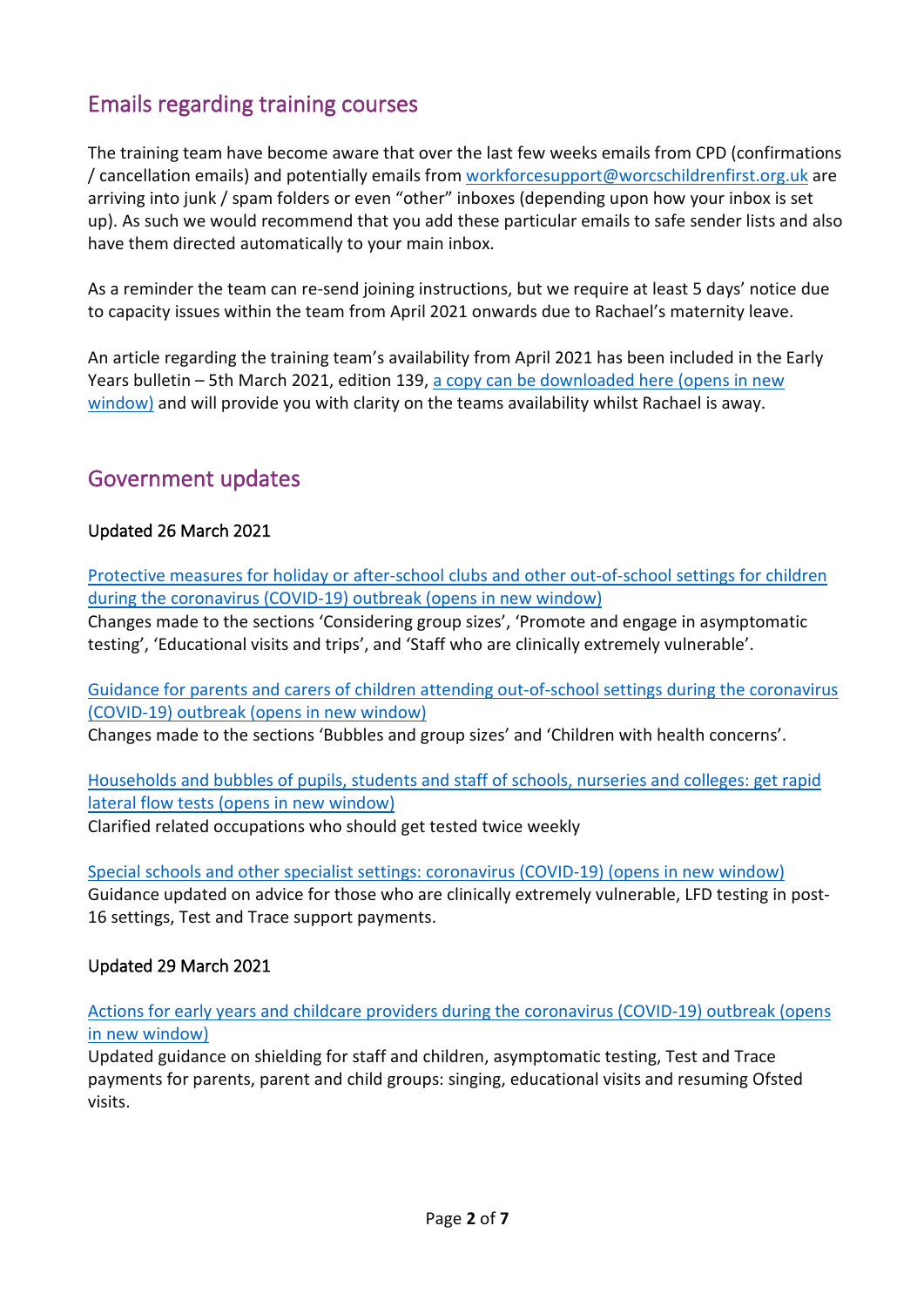#### [Ofsted: coronavirus \(COVID-19\) rolling update \(opens in new window\)](https://eur02.safelinks.protection.outlook.com/?url=https%3A%2F%2Fwww.gov.uk%2Fguidance%2Fofsted-coronavirus-covid-19-rolling-update%3Futm_medium%3Demail%26utm_campaign%3Dgovuk-notifications%26utm_source%3D243883db-2668-475b-98c4-5b3a35b809f4%26utm_content%3Ddaily&data=04%7C01%7CROakley2%40worcschildrenfirst.org.uk%7C0f9baaaf7f844fbb20b708d8f3517ad6%7Cacf41887bd3745d39e6547cde48dc85a%7C0%7C0%7C637526878568455495%7CUnknown%7CTWFpbGZsb3d8eyJWIjoiMC4wLjAwMDAiLCJQIjoiV2luMzIiLCJBTiI6Ik1haWwiLCJXVCI6Mn0%3D%7C1000&sdata=AoAao5xznNoYWWz3YhKBjBq0MSbNogcgHMVHQX4zVX4%3D&reserved=0)

Reworked 'Current activity' section throughout to reflect our current plans to return to on-site inspection. Removed out of date content.

#### **Based on Ofsted rolling update below, Ofsted confirm the following for early years providers:**

On-site EIF inspections of registered early years providers will begin from **4 May**. We will prioritise providers:

- judged less than good at their last inspection (including those who received an interim visit in the autumn term)
- that registered recently but have not been inspected
- whose first inspection is overdue
- that were not inspected in the last inspection cycle due to the pause in routine inspection

We will continue to carry out urgent inspections if we have significant concerns about a provider.

#### Updated 31 March 2021

[Early years foundation stage \(EYFS\) statutory framework \(opens in new window\)](https://eur02.safelinks.protection.outlook.com/?url=https%3A%2F%2Fwww.gov.uk%2Fgovernment%2Fpublications%2Fearly-years-foundation-stage-framework--2%3Futm_medium%3Demail%26utm_campaign%3Dgovuk-notifications%26utm_source%3D65b6ed2e-7aeb-4e01-b38f-f6a0569b42df%26utm_content%3Ddaily&data=04%7C01%7CROakley2%40worcschildrenfirst.org.uk%7C7f286a55617740972f2808d8f4e41b13%7Cacf41887bd3745d39e6547cde48dc85a%7C0%7C0%7C637528607835819182%7CUnknown%7CTWFpbGZsb3d8eyJWIjoiMC4wLjAwMDAiLCJQIjoiV2luMzIiLCJBTiI6Ik1haWwiLCJXVCI6Mn0%3D%7C1000&sdata=cP1toWEcVNoZLj7mepJNDWqvto4aTR%2BwUg4eTMzTcFU%3D&reserved=0)

Added a new statutory framework for the early years foundation stage which applies from 1 September 2021. Until then, the current framework applies.

[Households and bubbles of pupils, students and staff of schools, nurseries and colleges: get rapid](https://eur02.safelinks.protection.outlook.com/?url=https%3A%2F%2Fwww.gov.uk%2Fguidance%2Frapid-lateral-flow-testing-for-households-and-bubbles-of-school-pupils-and-staff%3Futm_medium%3Demail%26utm_campaign%3Dgovuk-notifications%26utm_source%3D71ed765e-ba63-4093-b542-29bdbcabe9d0%26utm_content%3Ddaily&data=04%7C01%7CROakley2%40worcschildrenfirst.org.uk%7C7f286a55617740972f2808d8f4e41b13%7Cacf41887bd3745d39e6547cde48dc85a%7C0%7C0%7C637528607835829180%7CUnknown%7CTWFpbGZsb3d8eyJWIjoiMC4wLjAwMDAiLCJQIjoiV2luMzIiLCJBTiI6Ik1haWwiLCJXVCI6Mn0%3D%7C1000&sdata=iv%2F6smXlfkWdScGjO%2FZt%2BW8RNteNbQMB%2BtQOwo1uBSg%3D&reserved=0)  [lateral flow tests \(opens in new window\)](https://eur02.safelinks.protection.outlook.com/?url=https%3A%2F%2Fwww.gov.uk%2Fguidance%2Frapid-lateral-flow-testing-for-households-and-bubbles-of-school-pupils-and-staff%3Futm_medium%3Demail%26utm_campaign%3Dgovuk-notifications%26utm_source%3D71ed765e-ba63-4093-b542-29bdbcabe9d0%26utm_content%3Ddaily&data=04%7C01%7CROakley2%40worcschildrenfirst.org.uk%7C7f286a55617740972f2808d8f4e41b13%7Cacf41887bd3745d39e6547cde48dc85a%7C0%7C0%7C637528607835829180%7CUnknown%7CTWFpbGZsb3d8eyJWIjoiMC4wLjAwMDAiLCJQIjoiV2luMzIiLCJBTiI6Ik1haWwiLCJXVCI6Mn0%3D%7C1000&sdata=iv%2F6smXlfkWdScGjO%2FZt%2BW8RNteNbQMB%2BtQOwo1uBSg%3D&reserved=0)

Added that you can collect tests from local pharmacies. Updated collection site opening hours to 2.30pm to 8pm.

#### [Actions for early years and childcare providers during the coronavirus \(COVID-19\) outbreak \(opens](https://eur02.safelinks.protection.outlook.com/?url=https%3A%2F%2Fwww.gov.uk%2Fgovernment%2Fpublications%2Fcoronavirus-covid-19-early-years-and-childcare-closures%3Futm_medium%3Demail%26utm_campaign%3Dgovuk-notifications%26utm_source%3D1c5ba000-6298-4c47-a910-f60937424d17%26utm_content%3Ddaily&data=04%7C01%7CROakley2%40worcschildrenfirst.org.uk%7C7f286a55617740972f2808d8f4e41b13%7Cacf41887bd3745d39e6547cde48dc85a%7C0%7C0%7C637528607835839171%7CUnknown%7CTWFpbGZsb3d8eyJWIjoiMC4wLjAwMDAiLCJQIjoiV2luMzIiLCJBTiI6Ik1haWwiLCJXVCI6Mn0%3D%7C1000&sdata=uhx14rIZuA%2Fe2QgLLuno6UFiik7XBOT5KFtXJN7ZqQc%3D&reserved=0)  [in new window\)](https://eur02.safelinks.protection.outlook.com/?url=https%3A%2F%2Fwww.gov.uk%2Fgovernment%2Fpublications%2Fcoronavirus-covid-19-early-years-and-childcare-closures%3Futm_medium%3Demail%26utm_campaign%3Dgovuk-notifications%26utm_source%3D1c5ba000-6298-4c47-a910-f60937424d17%26utm_content%3Ddaily&data=04%7C01%7CROakley2%40worcschildrenfirst.org.uk%7C7f286a55617740972f2808d8f4e41b13%7Cacf41887bd3745d39e6547cde48dc85a%7C0%7C0%7C637528607835839171%7CUnknown%7CTWFpbGZsb3d8eyJWIjoiMC4wLjAwMDAiLCJQIjoiV2luMzIiLCJBTiI6Ik1haWwiLCJXVCI6Mn0%3D%7C1000&sdata=uhx14rIZuA%2Fe2QgLLuno6UFiik7XBOT5KFtXJN7ZqQc%3D&reserved=0)

Converted the 'Actions for early years and childcare providers during the coronavirus (COVID-19) outbreak' from PDF to HTML. This version has been updated to reflect the DHSC announcement that a confirmatory PCR test is required following a positive LFD test result in England.

### <span id="page-2-0"></span>Introduction to the NEW EYFS

Due to demand three additional sessions have been organised to accommodate the waiting lists across the seven original dates (11th, 18th, 25th May and 12th, 15th, 22nd, 29th June). The training team will contact delegates on the waiting lists by 31st March, and we ask that if you wish to transfer please let the team know as soon as you can.

Once the waiting list has been accommodated these new sessions will go live to allow anyone else who wishes to book to have the opportunity to attend.

If you are keen to book a place then please contact the training team on 01905 844 420 or email [workforcesupport@worcschildrenfirst.org.uk](mailto:workforcesupport@worcschildrenfirst.org.uk) to see how this can be organised.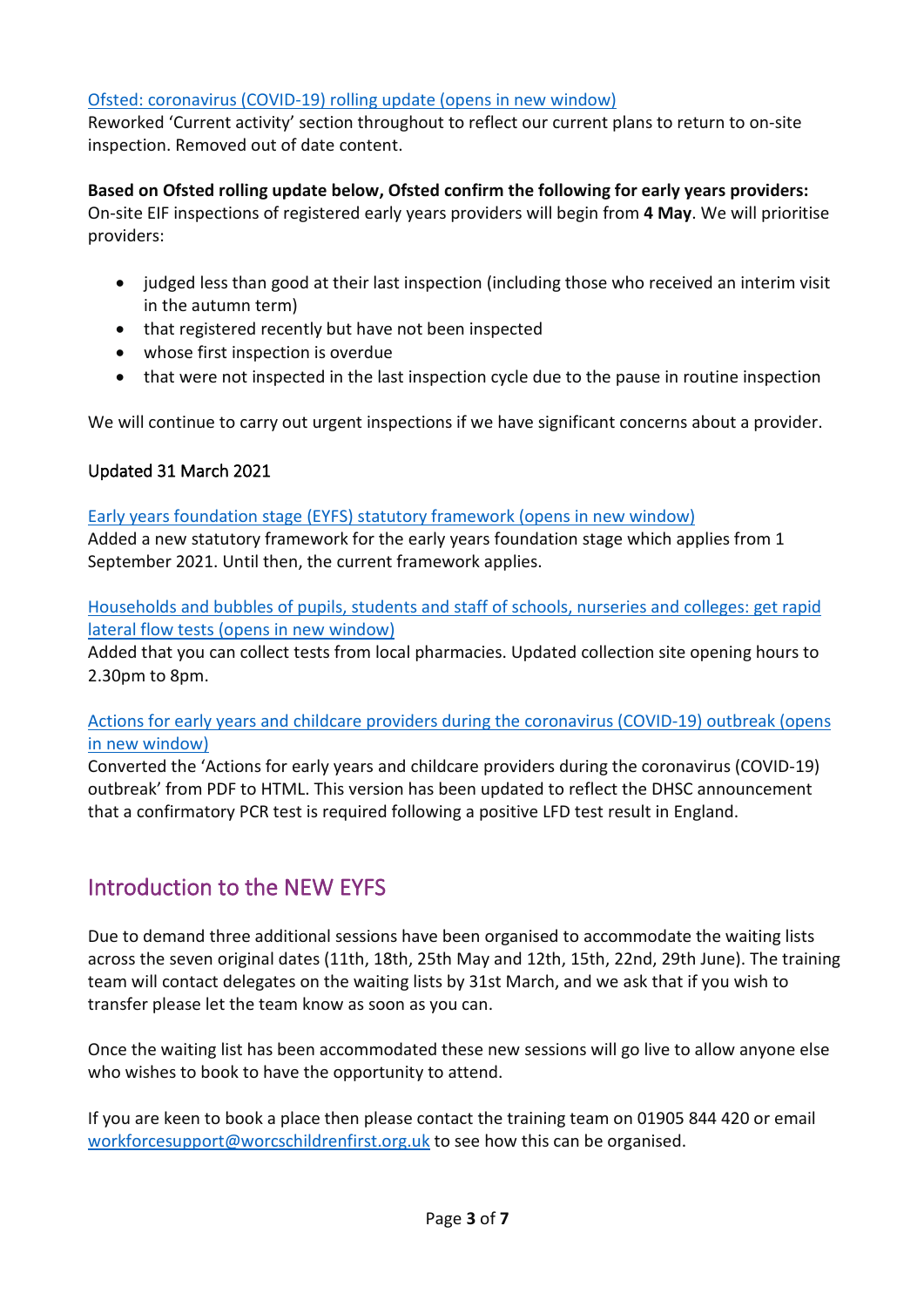## <span id="page-3-0"></span>Early Years Weekly Attendance Data

Thank you for your ongoing data returns. We have been informed this week that the DfE will not be collecting the data over Easter so the next request will not be until after the Easter holidays (week commencing Monday 19th April).

[The form for the week commencing Monday 29th](https://forms.office.com/Pages/ResponsePage.aspx?id=hxj0rDe900We%20ZUfN5I3IWpZ_VLWd1_BMv73VhFZ6mLVUNEZHOEpTMk1GWE05N0k4MEczS0VDSFRHVy4u) March is now live (opens in new window)

You will notice that we have cut down the number of questions and are now only requesting the numbers for a Thursday, as this is the day requested by the DfE; if you did not have any children attend on Thursday, please enter 0.

Please be aware that you need to use the new link every week – you will **not be able to access the Form** via last week's link.

The form should be submitted by **9am on Tuesday 6th April**. Please note that schools with nursery provision should also be submitting a return, for the **nursery/pre-school children** only.

### <span id="page-3-1"></span>Pyjamarama is back for 2021

Want a fun way to get children excited about reading, while raising money for a great cause? Pyjamarama is returning for a third time and will take place this year on Friday 14 May 2021.

Pyjamarama is all about getting children excited about reading and fundraising to make sure every child gets their bedtime story.

We ask that children around the country, in schools and nurseries, and at home, spend a day reading, enjoying and sharing stories, find out more by visiting [BookTrust \(opens in new window\)](https://www.booktrust.org.uk/pyjamarama?utm_source=2021_Pyjamarama_FB_Conversion&utm_medium=nursery&utm_campaign=Advert_7&fbclid=IwAR1oJHz_u9C7VnhmqttX19wP6bYS9gNteKLneWYbZnKZ-t33FOpuQtZDw-Y)

### <span id="page-3-2"></span>NSPCC Plan your Number Day

We know that [Number Day 7 May 2021 \(opens in new window\)](https://www.nspcc.org.uk/support-us/events-fundraising/social-special-events/number-day/form/) might be enjoyed by children in small groups or class bubbles, so we've thought of ways to help you support you in ensuring your event can be enjoyed by everyone in school. After you register, we will provide you with everything you need on our Number Day resources site to make your event a success.

You'll get:

- resources you can use in class including new games, activities, and updated quizzes for 2021
- ideas you can do in class bubbles and small groups
- fundraising tips and ideas to help pupils raise money
- resources to help you promote your event across the school
- access to teacher resources to keep children safe from harm, supporting your school's safeguarding including a class lesson plan and online safety quizzes for all ages.

Find out more by visiting the [NSPCC website \(opens in new window\)](https://www.nspcc.org.uk/support-us/events-fundraising/social-special-events/number-day/?utm_source=facebook&utm_medium=paid_social&utm_campaign=AZ3930*&utm_content=numberday20+interest+Oct20&ac=)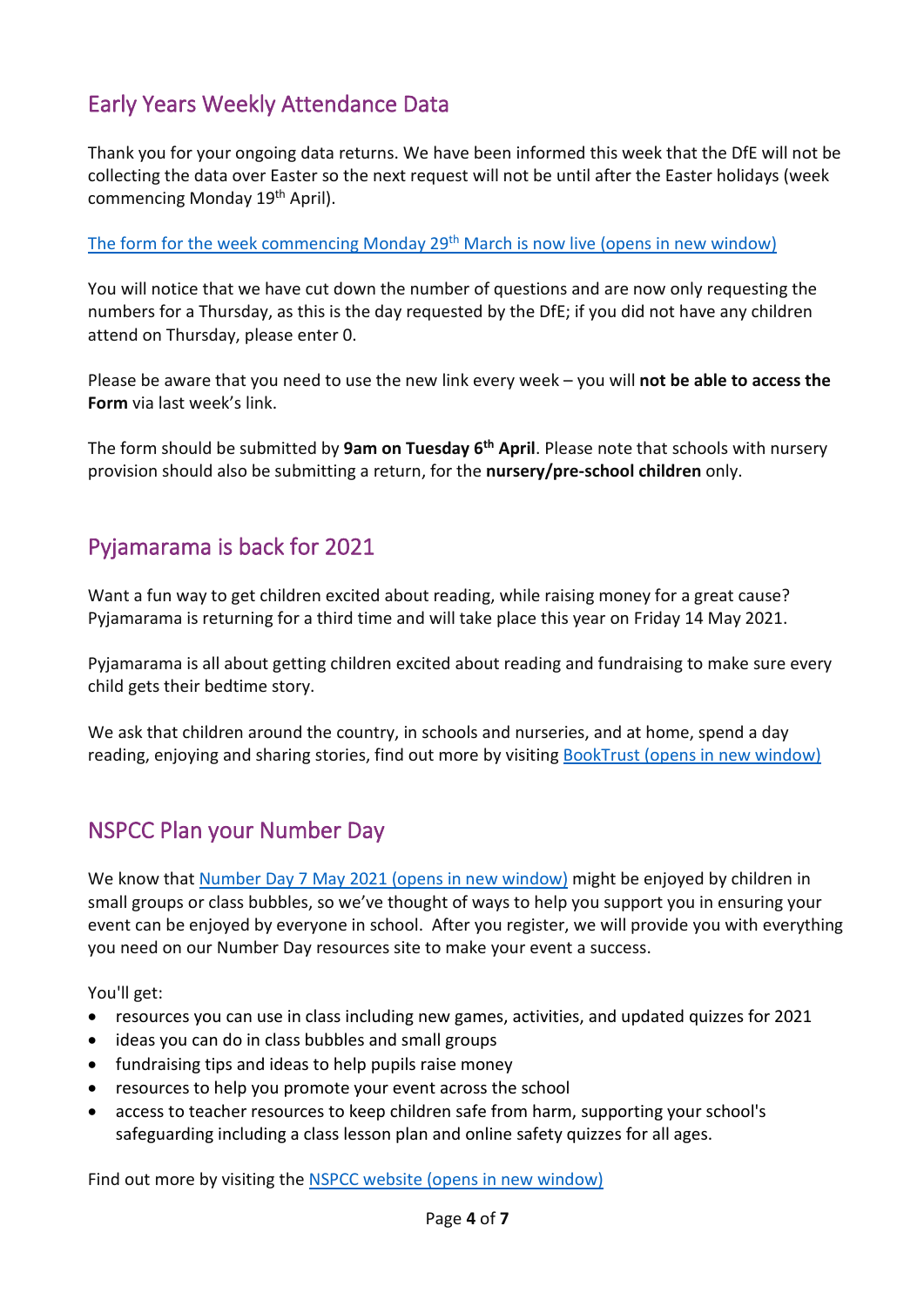# <span id="page-4-0"></span>NEF Hourly Rates – 2021/22

All funded providers should have received a letter outlining the funding rate for 2021/22. To confirm, the rates are as follows:

| Category                                                          | <b>Amount per Hour</b> |
|-------------------------------------------------------------------|------------------------|
| Two-Year-Old Funding                                              | £5.32                  |
| 3&4-Year-Old Funding                                              | £4.24                  |
| Early Years Pupil Premium (for 3&4-Year-Old Universal hours only) | £0.63                  |
| Inclusion Supplement - GR2 (for 3&4-Year-Old funded hours only)   | £0.90                  |
| Inclusion Supplement - GR3                                        | £1.60                  |
| Inclusion Supplement - GR4                                        | £2.86                  |
| Inclusion Supplement - Exceptional                                | £6.30                  |

### <span id="page-4-1"></span>NEF Support

As outlined previously, NEF support will be limited over the Easter holidays. Patrick O'Connor (01905 844 494) will be unavailable. Nicky Burford (01905 844 441) will be available via telephone on Tuesday 6th and Thursday 15th April. Emails to [EYFunding@worcestershire.gov.uk](mailto:EYFunding@worcestershire.gov.uk) will be monitored but responses may take longer than normal.

## <span id="page-4-3"></span>Contact for families with disabled children – free workshops

Early identification and access to networks of support make a crucial difference to parents of disabled children. And for parents struggling to come to terms with concerns about their child's development.

Our workshops aim to help professionals:

- Increase understanding of disability, including hidden disability
- Increase awareness of the effect of disability on the family
- Enable more effective communication with parents
- Enable a better start to a working relationship with parents of children with SEND

Workshop dates

- Thursday 22 April at 10:00 12:30 [Register on Eventbrite \(opens in new window\)](https://www.eventbrite.co.uk/e/working-with-parentscarers-of-children-with-send-tickets-147027207335)
- Wednesday 28 April at 19:00 21:30 [Register on Eventbrite \(opens in new window\)](https://www.eventbrite.co.uk/e/working-with-parentscarers-of-children-with-send-tickets-147028067909)
- Thursday 6 May at 10:00 12:30 [Register on Eventbrite \(opens in new window\)](https://www.eventbrite.co.uk/e/working-with-parentscarers-of-children-with-send-tickets-147027670721)
- Tuesday 11 May at 19:00 21:30 [Register on Eventbrite \(opens in new window\)](https://www.eventbrite.co.uk/e/working-with-parentscarers-of-children-with-send-tickets-147028435007)

<span id="page-4-2"></span>For more information please contact [bookings@contact.org.uk](mailto:bookings@contact.org.uk)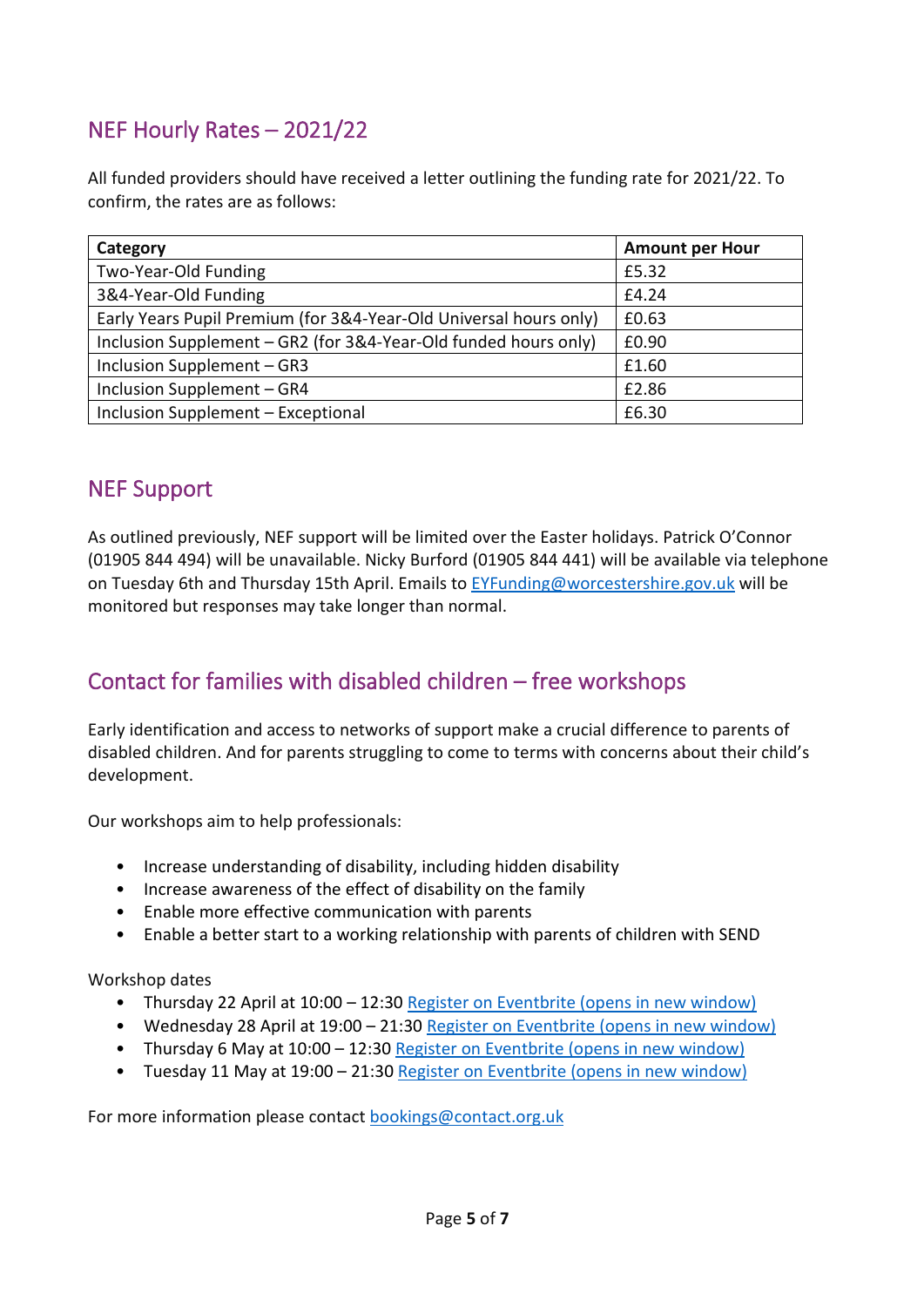## Gypsy Roma Traveller Education service

The Gypsy Roma Traveller Education Team provides educational support and family advocacy to the community of Gypsies, Roma, and Travellers.

The service is currently undergoing a review to ensure Worcestershire Children First are providing the best level of service & support to meet the educational needs of our GRT children within Worcestershire. Our service will promote a culture of inclusivity and provide support to families within the local community. Our mission is for Worcestershire to be a wonderful place for all children & young people to grow up.

We are here to help early years and school staff build good educational relationships with their GRT children, young people, and families. If you have any queries or would like any support from our team, please contact us using the details below. We will keep you updated on service developments as our review progresses. We look forward to working with you.

We would like to thank those who have contributed so far, and if you have any feedback regarding the GRT service please contact Sarah Flanagan: [SFlanagan@worcschildrenfirst.org.uk.](mailto:SFlanagan@worcschildrenfirst.org.uk) Our aim is to have a robust system of support in place and we will provide further updates in the coming weeks. We would also like to take this opportunity to introduce you to the GRT team, if you require any support please contact the team using the details below.

Our team look forward to working with you.



Sarah Flanagan: Learner engagement team lead/GRT adviser



**Louise Sykes & Susan Carrier: Targeted Youth Workers** 

For any queries or for support requests please contact us on [01905 846045](tel:01905%20846045) or via email: [GRT@worcschildrenfirst.org.uk](mailto:GRT@worcschildrenfirst.org.uk)